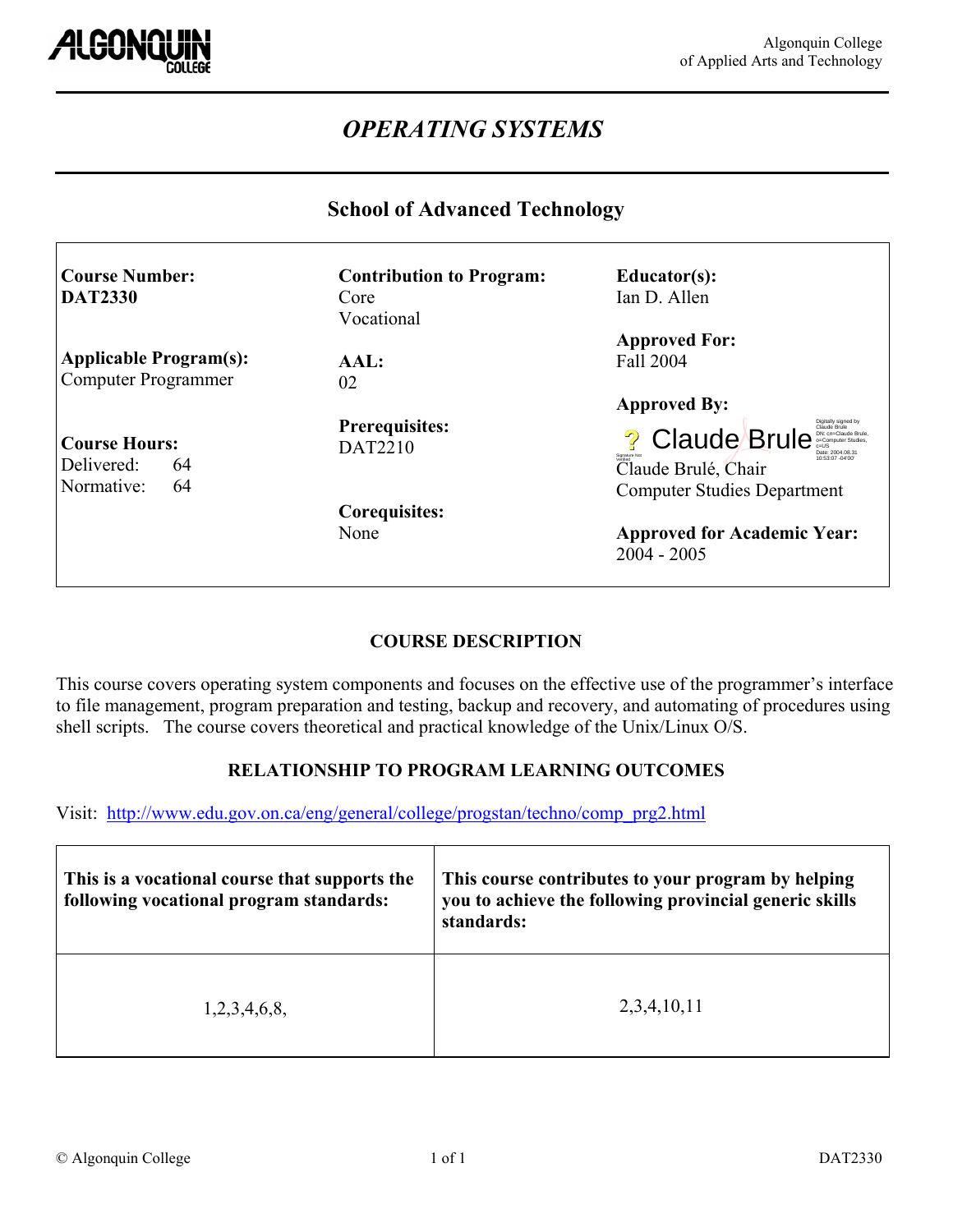

### **COURSE CURRICULUM**

## **I. Course Learning Requirements/Embedded Knowledge and Skills**

| <b>Course Learning Requirements</b><br>To earn credit for this course, you must<br>reliably demonstrate your ability to: |                                                                                                                                           | <b>Knowledge and Skills</b>                                                                                                                                                                                                                                                                                                                                                                                                                                                                                                                                                                                                    |  |
|--------------------------------------------------------------------------------------------------------------------------|-------------------------------------------------------------------------------------------------------------------------------------------|--------------------------------------------------------------------------------------------------------------------------------------------------------------------------------------------------------------------------------------------------------------------------------------------------------------------------------------------------------------------------------------------------------------------------------------------------------------------------------------------------------------------------------------------------------------------------------------------------------------------------------|--|
|                                                                                                                          |                                                                                                                                           |                                                                                                                                                                                                                                                                                                                                                                                                                                                                                                                                                                                                                                |  |
| $\mathbf{1}$ .                                                                                                           | Make an intelligent choice as to which features<br>or components of operating system are relevant<br>to your needs at home or on the job. | state the purpose of an Operating System and the generic<br>name and purpose of each component of a typical operating<br>system.                                                                                                                                                                                                                                                                                                                                                                                                                                                                                               |  |
| 2.                                                                                                                       | Use a LINUX system effectively to create and<br>test programs.                                                                            | log on, create and manage files, and use basic LINUX<br>utilities,<br>use the on-line "help" facilities,<br>recall and edit previous commands at the command line,<br>use the vi editor and basic utilities to create, modify, sort,<br>search and otherwise manipulate files,<br>control access to files and directories via permissions,<br>$\qquad \qquad -$<br>create and execute basic shell scripts,<br>compile, link and execute a C program,<br>specify instructions to the shell to control execution of<br>programs, monitor execution via information re. processes,<br>and suspend, restart or terminate programs. |  |
| 3 <sub>1</sub>                                                                                                           | Use LINUX to communicate over a network.                                                                                                  | use mail and message facilities,<br>use Networking utilities,<br>use Internet services.                                                                                                                                                                                                                                                                                                                                                                                                                                                                                                                                        |  |
| 4.                                                                                                                       | Use more advanced features of the Linux<br>Operating System.                                                                              | use control structures and user interection to write shell<br>scripts of moderate complexity,<br>use LINUX source code management facilities,<br>perform basic system administration tasks.                                                                                                                                                                                                                                                                                                                                                                                                                                    |  |

## **II. Learning Resources**

### **Required Textbooks:**

- 1) Running Linux,  $4^{\text{th}}$  ed., by Matt Walsh, Matthias Kalle Dalheimer, Terry Dawson and Lar Kaufman, O'Reilly, ISBN 0-596-00272-6 http://www.oreilly.com/catalog/runux4/ <http://www.oreilly.com/catalog/runux4/>
- 2) Learning the Unix Operating System,  $5^{th}$  ed., by Jerry Peek, Grace Todino-Gonguet & John Strang, O'Reilly, ISBN 0-596-00261-0 http://www.oreilly.com/catalog/lunix5/ <http://www.oreilly.com/catalog/lunix5/>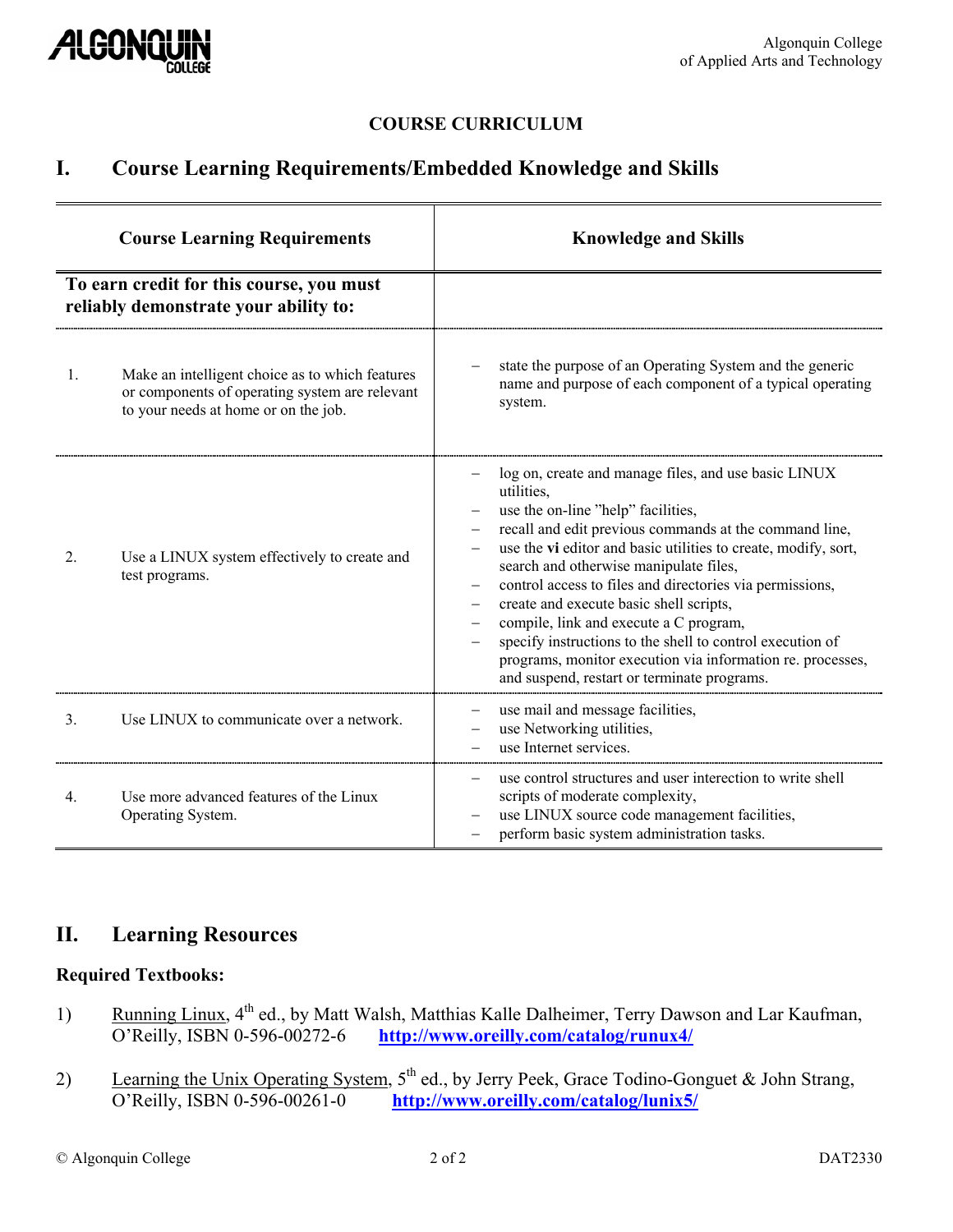

#### **Other resources:**

**Web Site for Fall 2004: <http://teaching.idallen.com/dat2330/04f/>**

## **III. Teaching/Learning Methods**

The course consists of 2 hours of lectures and 2 hours of lab per week. It is anticipated that you will need to spend an additional 4 hours per week, on average, of your own time for assignments and study.

During this course you are likely to experience:

#### Lectures:

The theoretical material of the course will be presented in lectures. Students are responsible for all the theoretical material, even if they miss a lecture or a lab.

Students are expected to attend all of the lectures whether presented in a lecture or lab time. Students are encouraged to ask questions during lectures and to consult with the professors on topics which they do not clearly understand. Professors will inform students at the beginning of the course of suitable times for consultations.

#### Labs:

Students are expected to perform initial analysis and design **before** their scheduled lab, in order to take advantage of the limited lab time. Laboratory assignments will be closely integrated with the lecture material. The students' ability to successfully complete the assigned exercises will directly correlate with their level of success on tests and the final exam.

## **IV. Learning Activities**

Samples of learning activities include:

- taking notes during lectures and lab sessions

- participation in problem solving during in-class demos
- homework exercises (guided by postings on the course web page)
- hands-on lab work, following the examples demonstrated by the instructor

### **V. Course Content**

Topics covered include: (Web notes: [http://teaching.idallen.com/dat2330/04f/\)](http://teaching.idallen.com/dat2330/04f/)

- 1. Introduction to DAT2330 and instructor
	- Course Outline, Textbooks, Evaluation and Assessment
	- Course Home page on Blackboard and on WWW
	- Arranging an Office Appointment
	- Assignment submission procedures and standards
	- Reading Usenet news for Course Announcements
	- Academic Honesty and Plagiarism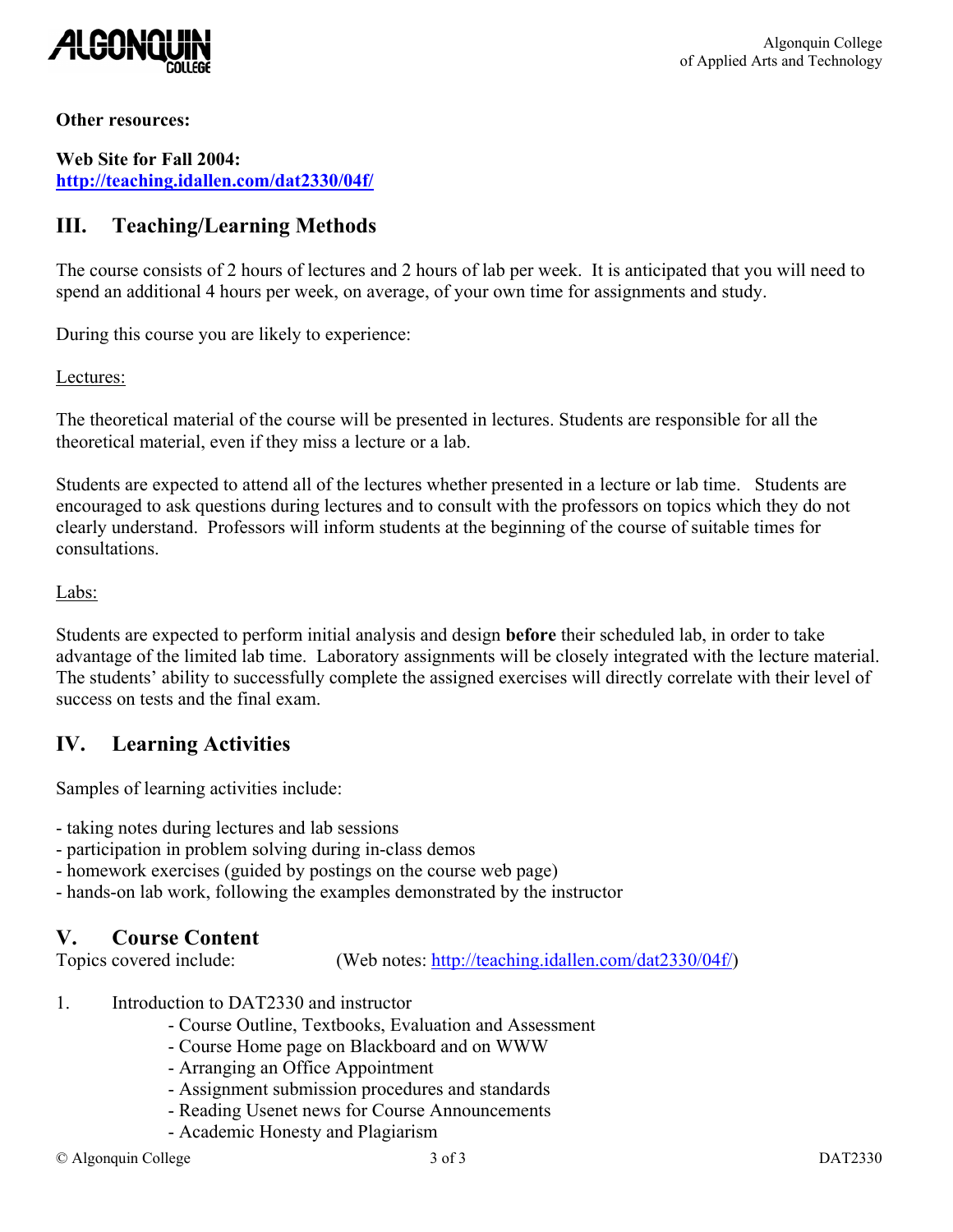

- 2. Operating Systems Concept Overview
	- Purpose of an Operating System
	- Generic name & purpose of O/S components
- 3. Introduction to Unix/Linux
	- History and Background
	- Booting and Using the Knoppix Linux CD
	- Connecting to the Course Linux Server using SSH
	- Connecting to the College ACADUNIX IBM Unix system
	- Using and searching Unix manual pages
	- The Unix Password File
- 4. Introduction to the VIM editor
	- Basic editing commands
	- Setting useful VIM options
	- Recovering VIM sessions
- 5. Introduction to the Unix Shell
	- Search \$PATH
	- I/O redirection, pipes
	- Standard input, output, and error
	- Shell local and environment variables, command substitution
	- Using Quoting to protect characters from the Shell
	- Login and start-up environment, profiles
	- A simple first shell script
	- Debugging scripts with -x and -v
- 6. The Unix File System
	- Absolute and relative paths
	- GLOB patterns (wildcards)
	- Unix file permissions and ownership
	- Setting umask and default permissions
	- Hard links and symbolic links
	- Text file differences on Unix / Windows / Macintosh
- 7. The Unix start-up and execution environment
	- System start-up and shut-down
	- Maintenance mode (single-user)
	- Basic System Administration
	- Processes and jobs
	- Job control; foreground and background jobs
	- Terminating processes and jobs
- 8. Shell control structures
	- Command exit and return code statuses
	- Conditional execution using  $\parallel$  and  $\&\&$
	- The "test" command
	- IF/ELSE/WHILE/FOR
	- Intermediate shell scripts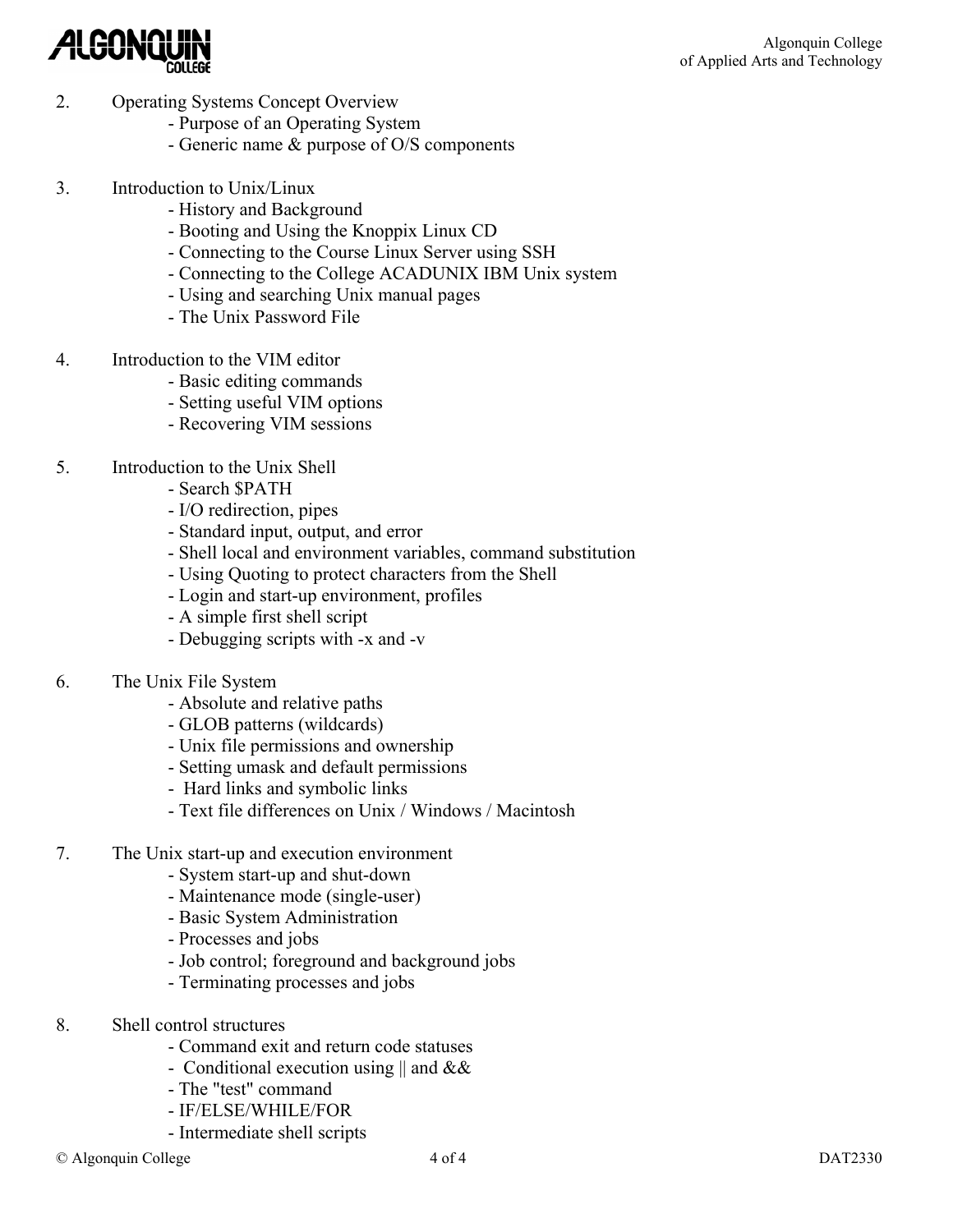

- 9. Introduction to C++ Program development and debugging
	- Compile, Link, Go
	- The GNU C compiler
	- Using program libraries
	- The GDB program debugger
	- Building and using program Makefiles
	- Source code management
- 10. Unix/Linux Networking
	- Networking tools and programs
	- Secure and insecure network connections
	- The X11 Window system
	- Remote system use and management
	- Electronic mail (EMail)
- 11. Software packaging and distribution
	- Fetching and installing programs
	- Compression with gzip and zip
	- Software packaging using tar
	- Backup and recovery

Weekly exercises worth 1-2% each will be assigned most weeks, due the following week.

## **VI. Evaluation/Earning Credit**

The following will provide evidence of your learning achievement:

Assessment of student learning will be done by means of hand-in exercises, in-class tests and a final exam.

Laboratory attendance is recorded and strongly recommended, but, it is not compulsory. Where a student is in a borderline situation with regard to marks, regular attendance may be a determining factor in any marks adjustments.

All laboratory assignments must be successfully completed in order to obtain course credit. Late assignments will be penalized and receive a mark of zero, but they must still be completed. Any missed evaluation points will result in a grade of "0". In the case of a documented emergency, the professor, in consultation with the Chair, will determine how the marks will be made up and/or final grade adjusted.

The Computer Studies Department has adopted a standard for the submission of lab assignments. Professors will ensure that students are advised on these requirements. Student submissions that do not meet the published submission standards may not be marked, and will incur a penalty of up to 100%.

The factors in the final grade are:

| 1.               | Assignments         | 20%    |         |
|------------------|---------------------|--------|---------|
| 2.               | Test 1              | 10%    |         |
| $\overline{3}$ . | Test 2              | 15%    |         |
| $\overline{4}$ . | Test 3              | 20%    |         |
| 5.               | Final Exam          | 35%    |         |
|                  | © Algonquin College | 5 of 5 | DAT2330 |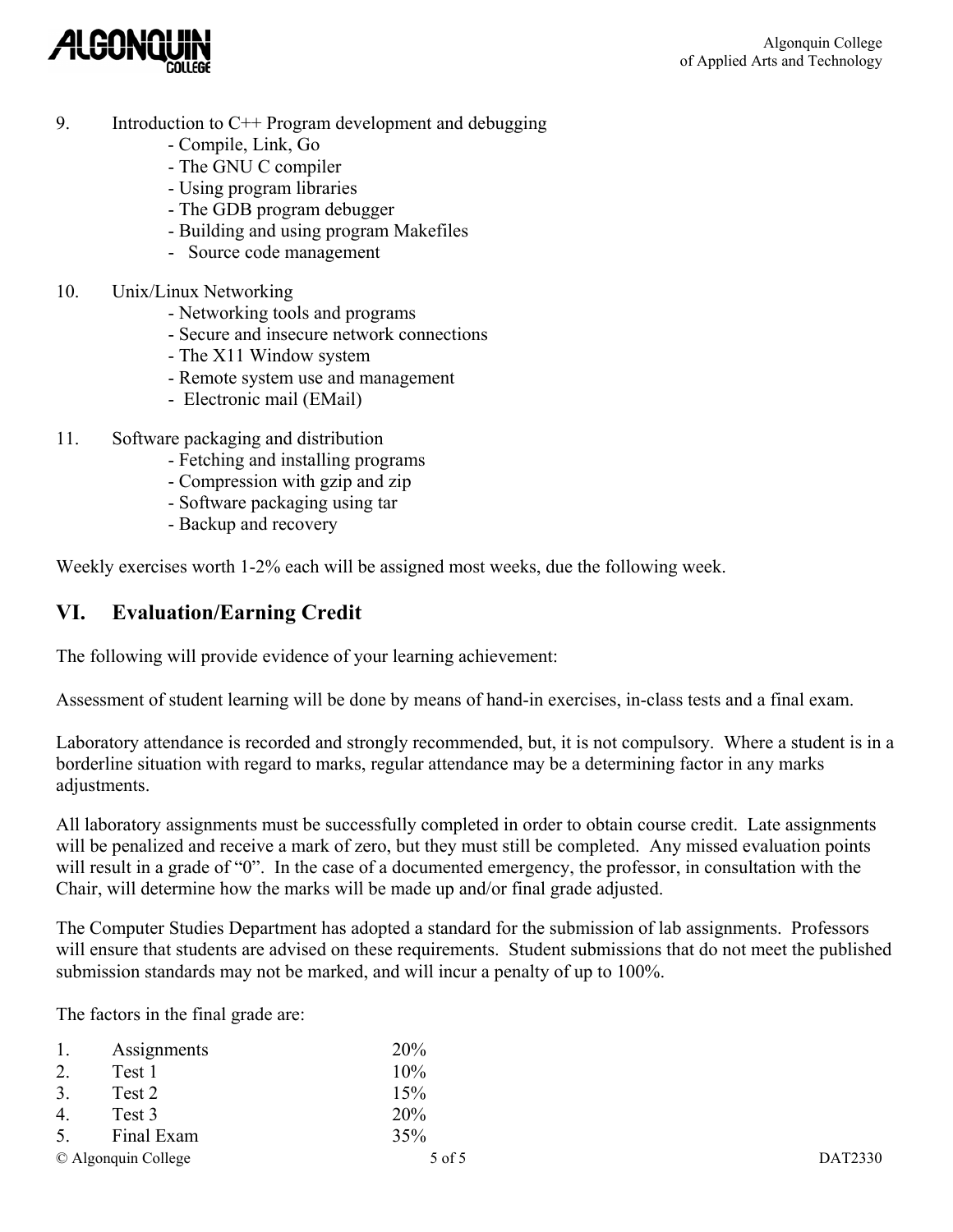

Assignments and exercises will not be included in the final grade unless the student achieves at least a grade of 50% or **"D-"** on the final exam. (Students who have a failing grade on the final exam will receive a grade of **"F"**).

All students are required to write the final examination. There are no provisions for "making up" a missed final exam. If, as a result of being off-track in your program or some unforeseen circumstance, you note that there is a scheduling conflict in your final exam schedule, it is your responsibility to alert your course professor no later than one week before final exams start, to allow for any special arrangements.

## **VII. Related Information**

**Retention of course material**. It is your responsibility to retain copies of all assignments, labs and mid-term tests (returned from the professor), and any other evaluations and pertinent records (except for final exams, which are not returned) in case you become involved in an appeal hearing at a later date.

It is also your responsibility to retain course outlines for possible future use to support applications for transfer of credit to other educational institutions.

See College Directives E15 or E24 for details in your Instaguide.

**College email account.** Algonquin College provides all full-time students with an email account. This is the address that will be used when the College, your professors, or your fellow students communicate important information about your program or course events. It is your responsibility to ensure that you know how to send and receive email using your Algonquin College account, and check it regularly.

**Harassment/Discrimination/Violence will not be tolerated.** Any form of harassment (sexual, racial, gender or disability-related), discrimination (direct or indirect), or violence, whether involving a professor and a student or amongst students, will not be tolerated on the college premises. Action taken will start with a formal warning and proceed to the full disciplinary actions as outlined in Algonquin College Directive - A8.

Harassment means one or a series of vexatious comment(s) (whether done verbally or through electronic means), or conduct related to one or more of the prohibited grounds that is known or ought reasonably to be known to be unwelcome/unwanted, offensive, intimidating, derogatory or hostile.

This may include, but is not limited to: gestures, remarks, jokes, taunting, innuendo, display of offensive materials, offensive graffiti, threats, verbal or physical assault, stalking, slurs, shunning or exclusion related to the prohibited grounds.

For further information, a copy of the official policy statement can be obtained from the Student Association.

**The School of Advanced Technology's Standard Operating Procedure on Plagiarism and Academic Honesty** defines plagiarism as an attempt to use or pass off as one's own idea or product, work of another without giving credit. Plagiarism has occurred in instances where a student either directly copies another person's work without acknowledgement; or, closely paraphrases the equivalent of a short paragraph or more without acknowledgement; or, borrows, without acknowledgement, any ideas in a clear and recognizable form in such a way as to present them as one's own thought, where such ideas, if they were the student's own would contribute to the merit of his or her own work.

Plagiarism is one of the most serious academic offences a student can commit. Anyone found guilty will, on © Algonquin College 6 of 6 DAT2330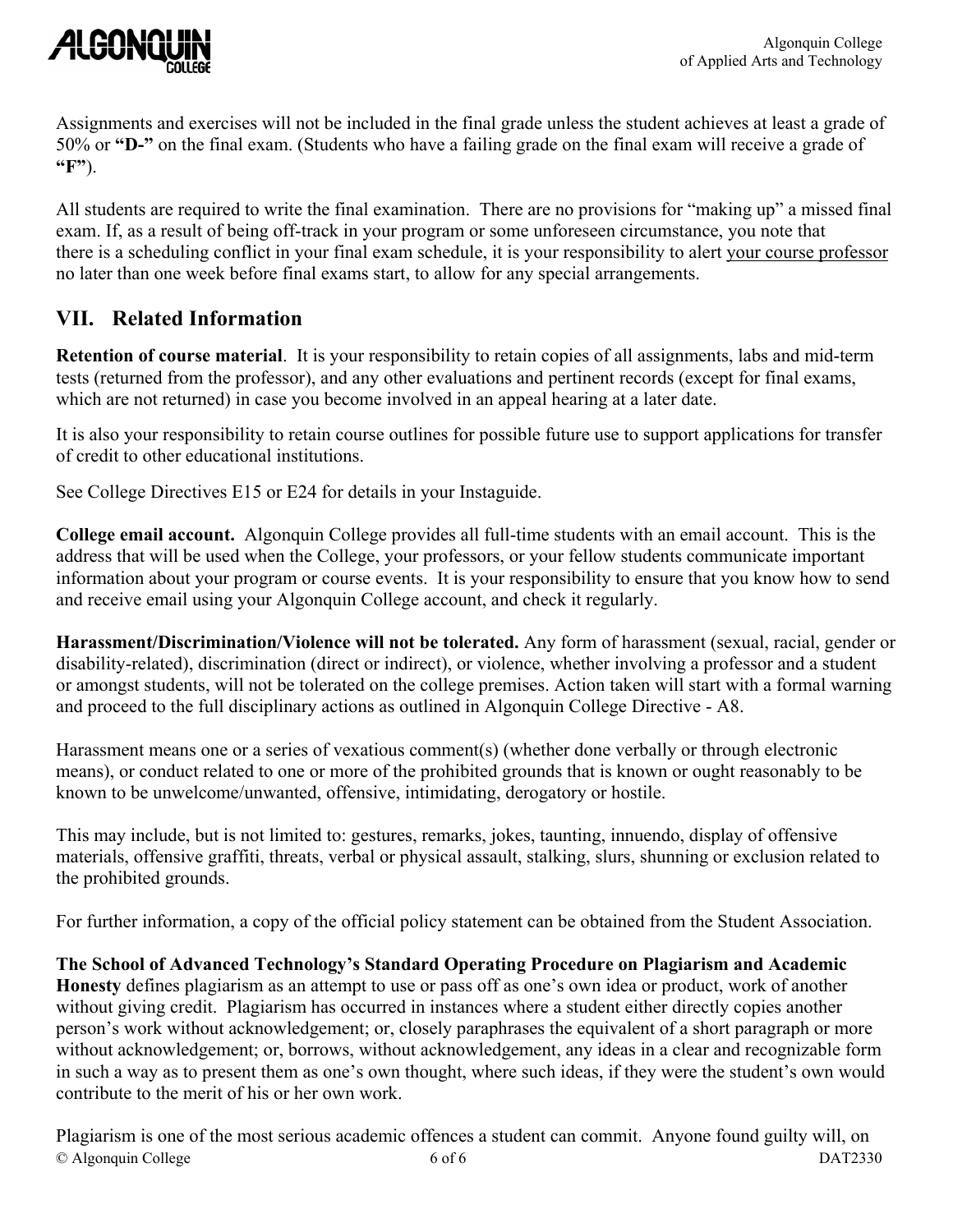

the first offence, be given a written warning and an "F" on the plagiarized work. If the student commits a second offence, an "F" will be given for the course along with a written warning. A third offence will result in suspension from the program and/or the college.

For further details on this directive, consult the Algonquin College Directive - E16 in your Instaguide, and the School of Advanced Technology's Standard Operating Procedure on Plagiarism and Academic Dishonesty.

#### **Violation of the Copyright Act.**

- General The Copyright Act makes it an offence to reproduce or distribute, in whatever format, any part of a publication without the prior written permission of the publisher. For complete details, see the Government of Canada website at<http://www.cb-cda.gc.ca/info/act-e.html> . Make sure you give it due consideration, before deciding not to purchase a textbook or material required for your course.
- **Software Piracy**. The Copyright Act has been updated to include software products. Be sure to carefully read the licensing agreement of any product you purchase or download, and understand the term and conditions covering its use, installation and distribution (where applicable). Any infringement of licensing agreement makes you liable under the law.

**The Use of Electronic Devices**, with the sound turned on, during classes is strictly prohibited. In particular, cell phones are not to be used to communicate during a class. The use of any electronic devices during exams and mid-term tests, other than those sanctioned by the faculty in charge of the examination, is strictly prohibited.

Anyone caught using a prohibited device will be considered to have plagiarized, and will be treated as such in accordance with College Plagiarism Policy. For further details on this directive, consult the Algonquin College Directive E39 on the use of Electronic Devices in Class and Exams.

**Disruptive Behaviour** is any conduct, or threatened conduct, that is disruptive to the learning process or that interferes with the well-being of other members of the College community. It will not be tolerated.

Members of the College community, both students and staff, have the right to learn and work in a secure and productive environment. The College will make every effort to protect that right.

Incidents of disruptive behaviour must be reported in writing to the departmental Chair as quickly as possible. The Chair will hold a hearing to review available information and determine any sanctions that will be imposed. Disciplinary hearings can result in penalties ranging from a written warning to expulsion.

For further details, consult the Algonquin College Directive - E27 in your Instaguide.

**Students with Disabilities.** If you are a student with a disability that affects your learning ability, and wish to receive special dispensation or academic accommodation, you are first required to identify your needs to the Centre for Students with Disabilities (CSD) so that support services can be arranged for you.

If, as a result of that consultation process, you are issued a letter from the CSD office prescribing certain special academic accommodations for that academic term, it is your responsibility to present this letter to each of your course professors, in order to obtain the special dispensation you are entitled to.

© Algonquin College 7 of 7 DAT2330